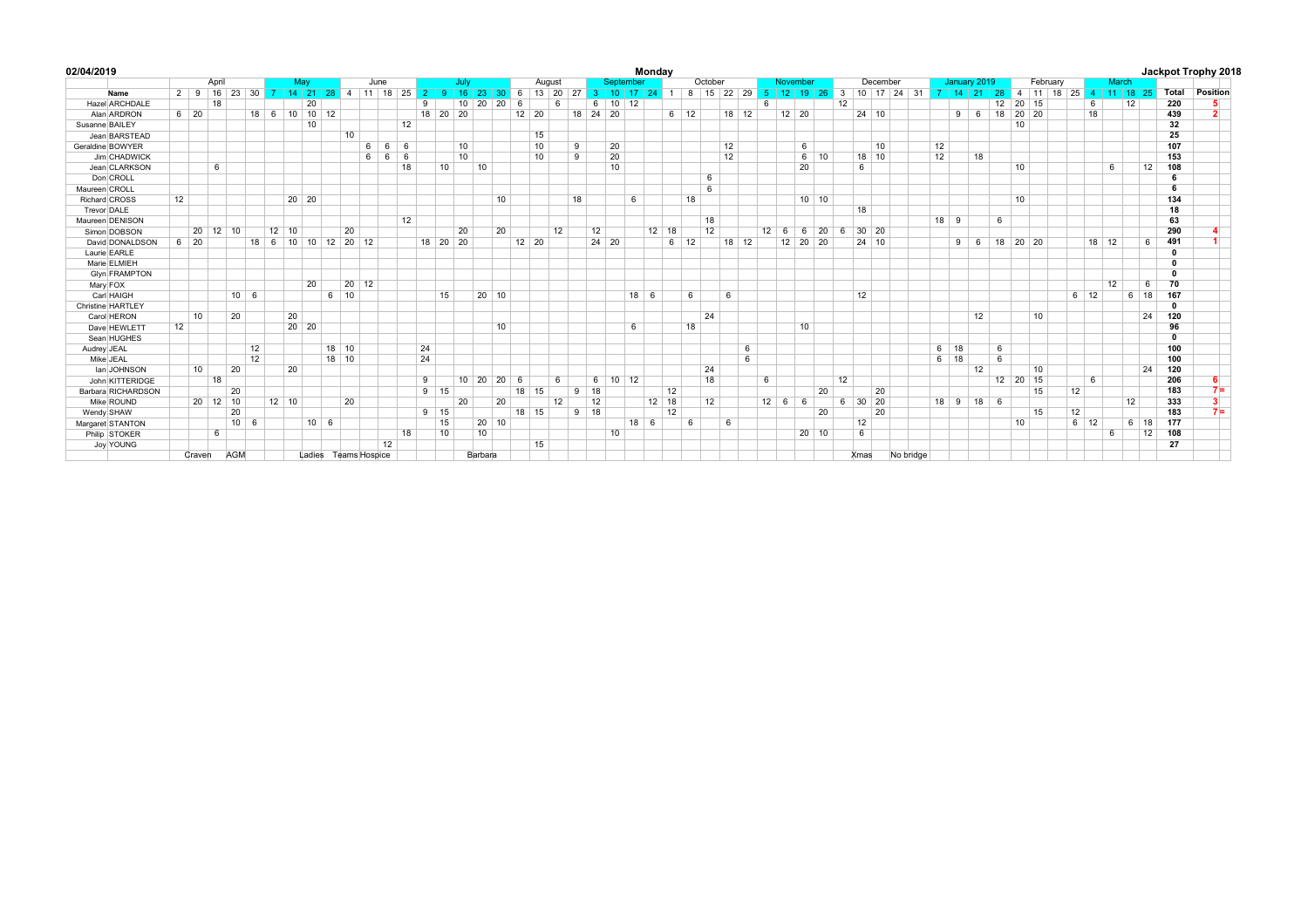| 02/04/2019           |            |  |    |    |              |     |        |                                  |      |        |             |    |               |        |  |    |           |  |              |             | Thursday |    |    |             |  |                                                                                                                        |    |                |                    |            |              |                |                |   |   |          |                    |       |    |    |  |             |    |              | Jackpot Trophy 2018 |
|----------------------|------------|--|----|----|--------------|-----|--------|----------------------------------|------|--------|-------------|----|---------------|--------|--|----|-----------|--|--------------|-------------|----------|----|----|-------------|--|------------------------------------------------------------------------------------------------------------------------|----|----------------|--------------------|------------|--------------|----------------|----------------|---|---|----------|--------------------|-------|----|----|--|-------------|----|--------------|---------------------|
|                      | April 2018 |  |    |    |              | May |        |                                  | June |        | July        |    |               | August |  |    | September |  |              | October     |          |    |    | November    |  |                                                                                                                        |    | December       |                    |            | January 2019 |                |                |   |   | February |                    | March |    |    |  |             |    |              |                     |
| Name                 |            |  |    |    |              |     |        | 5 12 19 26 3 10 17 24 31 7 17 21 |      | $28$ 5 |             |    |               |        |  |    |           |  |              |             |          |    |    |             |  | 12 19 26 2 9 16 23 30 6 13 20 27 4 11 18 25 1 8 15 22 29 6 13 20 27 3 10 17 24 31 7 14 21 28 7 14 21 28 Total Position |    |                |                    |            |              |                |                |   |   |          |                    |       |    |    |  |             |    |              |                     |
| Hazel ARCHDALE       |            |  |    | 6  |              |     | 6      |                                  | 6    |        |             | 12 |               |        |  | 6  |           |  |              |             |          |    |    |             |  |                                                                                                                        |    |                |                    |            |              | 6              |                |   |   |          |                    |       | 6  |    |  |             |    | 48           |                     |
| Alan ARDRON          |            |  |    |    |              |     |        |                                  |      |        |             |    |               |        |  |    |           |  |              |             |          |    |    |             |  |                                                                                                                        |    |                |                    |            |              |                |                |   |   |          |                    |       |    |    |  |             |    | $\mathbf{0}$ |                     |
| Susanne BAILEY       |            |  |    |    |              |     |        |                                  | 6    |        |             |    |               |        |  |    |           |  |              |             |          | 12 |    | 6           |  |                                                                                                                        | 12 |                | 6                  |            |              | 6              |                |   |   |          |                    |       |    |    |  |             |    | 48           |                     |
| Jean BARSTEAD        |            |  | 6  |    |              |     |        |                                  |      |        |             |    |               |        |  |    | 6         |  |              |             |          |    |    |             |  |                                                                                                                        |    |                |                    |            |              |                |                |   |   |          |                    |       |    | 6  |  |             | 6  | 24           |                     |
| Geraldine BOWYER     |            |  |    |    |              |     |        |                                  |      |        |             |    |               |        |  |    |           |  |              |             |          |    |    |             |  |                                                                                                                        |    |                |                    |            |              |                |                |   |   |          |                    |       |    |    |  |             |    | $\mathbf{0}$ |                     |
| Jim CHADWICK         | 6          |  |    |    | 6            |     |        |                                  |      |        |             |    |               |        |  |    |           |  |              |             |          |    |    |             |  |                                                                                                                        |    |                |                    |            |              |                |                |   |   |          | 6                  |       |    |    |  |             |    | 18           |                     |
| Jean CLARKSON        |            |  |    |    | $12$ 12      |     |        | $12$ 12                          |      |        |             |    | $12$ 18 12 18 |        |  |    |           |  | 6            |             |          |    |    |             |  | 6                                                                                                                      |    |                |                    |            |              | $12$ 12        |                | 6 |   |          | $6 \mid 12 \mid 6$ |       |    |    |  | 6           |    | 180          |                     |
| Don CROLL            |            |  |    |    |              |     |        |                                  |      |        |             |    |               |        |  |    |           |  |              |             |          |    |    |             |  |                                                                                                                        |    |                |                    | 12         |              |                |                |   |   |          |                    |       |    |    |  |             |    | 12           |                     |
| Maureen CROLL        |            |  |    |    |              |     |        |                                  |      |        |             |    |               |        |  |    |           |  |              |             |          |    |    |             |  |                                                                                                                        |    |                |                    | 12         |              |                |                |   |   |          |                    |       |    |    |  |             |    | 12           |                     |
| Richard CROSS        |            |  |    |    |              |     |        |                                  |      |        |             |    |               |        |  |    |           |  |              |             |          |    |    |             |  |                                                                                                                        |    |                |                    |            |              |                |                |   |   |          |                    |       |    |    |  |             |    | $\mathbf{0}$ |                     |
| Trevor DALE          |            |  |    |    |              |     |        |                                  | 6    |        |             |    |               |        |  |    |           |  |              |             |          |    |    |             |  |                                                                                                                        | 12 |                | 6                  |            |              | 6              |                |   |   |          |                    |       |    |    |  |             |    | 30           |                     |
| Maureen DENISON      |            |  |    |    |              |     |        |                                  |      |        |             |    |               |        |  |    |           |  |              |             |          |    |    |             |  |                                                                                                                        |    |                |                    | 6          |              |                |                |   |   |          |                    |       |    |    |  |             |    | 6            |                     |
| Simon DOBSON         |            |  | 12 |    |              |     |        |                                  |      |        |             |    |               |        |  |    |           |  |              |             |          |    |    |             |  |                                                                                                                        |    |                |                    |            |              |                |                |   |   |          |                    |       |    |    |  |             |    | 12           |                     |
| David DONALDSON      |            |  |    |    |              |     |        |                                  |      |        |             |    |               |        |  |    |           |  |              |             |          |    |    |             |  |                                                                                                                        |    |                |                    |            |              |                |                |   |   |          |                    |       |    |    |  |             |    | $\mathbf{0}$ |                     |
| Laurie EARLE         |            |  |    |    |              |     |        |                                  |      |        |             | 6  |               |        |  |    |           |  |              |             |          |    |    |             |  |                                                                                                                        |    |                |                    |            |              |                |                |   |   |          |                    |       |    |    |  |             |    | 6            |                     |
| Marie ELMIEH         |            |  |    |    |              |     |        |                                  |      |        |             |    |               |        |  |    |           |  |              |             |          | 6  |    |             |  |                                                                                                                        |    |                |                    |            |              |                |                |   |   |          |                    |       | 18 |    |  |             | 18 | 42           |                     |
| <b>Glyn FRAMPTON</b> |            |  |    |    |              |     |        |                                  |      |        |             |    |               |        |  |    |           |  |              |             |          |    |    |             |  |                                                                                                                        |    |                |                    | 6          |              | $12$ 12        |                |   | 6 |          |                    | 18    |    |    |  |             |    | 54           |                     |
| Mary FOX             |            |  |    |    |              |     |        |                                  |      |        |             |    |               |        |  |    |           |  |              |             |          |    |    |             |  |                                                                                                                        |    |                |                    |            |              |                |                |   |   |          |                    |       |    |    |  |             |    | $\mathbf{0}$ |                     |
| Carl HAIGH           | 12         |  | 12 |    | $12 \mid 12$ |     |        | $12 \mid 12$                     |      |        |             |    | $12$ 18 12 18 |        |  |    |           |  | 6            |             |          |    |    |             |  | 6                                                                                                                      |    |                |                    | 6          |              |                |                | 6 |   |          | $6 \mid 12 \mid 6$ |       |    |    |  | 6           |    | 186          | 3                   |
| Christine HARTLEY    |            |  |    | 12 | 6            |     |        | $18 \quad 6$                     |      |        | $6 \quad 6$ |    | 6             |        |  |    | 18        |  | $12 \mid 12$ |             |          | 12 |    | $6 \mid 12$ |  | 12                                                                                                                     |    |                | 6 12 18 18         |            |              |                | $6$ 18 12 6 12 |   |   |          |                    |       |    | 18 |  |             | 12 | 282          | $\blacksquare$      |
| Carol HERON          |            |  |    |    |              |     |        |                                  |      |        |             |    |               |        |  |    |           |  | 18           |             |          |    |    |             |  |                                                                                                                        |    |                |                    |            |              |                |                |   |   |          |                    | 12    |    |    |  |             |    | 30           |                     |
| Dave HEWLETT         |            |  |    |    |              |     |        |                                  |      |        |             |    |               |        |  |    |           |  |              |             |          |    |    |             |  |                                                                                                                        |    |                |                    |            |              |                |                |   |   |          |                    |       |    |    |  |             |    | $\mathbf{0}$ |                     |
| Sean HUGHES          |            |  |    |    |              |     |        |                                  |      |        |             | 6  |               |        |  |    |           |  |              |             |          |    |    |             |  |                                                                                                                        |    |                |                    |            |              |                |                |   |   |          |                    |       |    |    |  |             |    | 6            |                     |
| Audrey JEAL          |            |  |    | 6  |              |     |        |                                  | 12   |        |             |    | 12            |        |  |    |           |  |              | $6 \mid 12$ |          |    | 12 |             |  | 6                                                                                                                      |    |                | $6 \mid 12 \mid 6$ |            |              | 6 <sup>1</sup> | 6 12           |   |   |          |                    |       | 12 |    |  |             | 18 | 144          | 5                   |
| Mike JEAL            |            |  |    | 6  |              |     |        |                                  | 12   |        |             |    | 12            |        |  |    |           |  |              | $6 \mid 12$ |          |    | 12 |             |  |                                                                                                                        |    |                | $12 \mid 6$        |            |              |                | $6 \t 6 \t 12$ |   |   |          |                    |       | 12 |    |  |             |    | 114          | 6                   |
| lan JOHNSON          |            |  |    |    |              |     |        |                                  |      |        |             |    |               |        |  |    |           |  | 18           |             |          |    |    |             |  |                                                                                                                        |    |                |                    |            |              |                |                |   |   |          |                    | 12    |    |    |  |             |    | 30           |                     |
| John KITTERIDGE      | 6          |  |    | 12 | 6            |     | $18$ 6 |                                  |      |        | $6 \mid 6$  |    | 6             |        |  |    | 18        |  | $12 \mid 12$ |             |          |    |    | $6 \mid 12$ |  | 12                                                                                                                     | 6  | 6 <sup>6</sup> | 18 18              |            |              |                | $6$ 18 12 6 12 |   |   |          |                    |       |    | 18 |  |             | 12 | 270          | $\overline{2}$      |
| Barbara RICHARDSON   |            |  |    |    |              |     |        |                                  |      |        |             |    |               |        |  | 12 | 12        |  |              |             | 6        |    |    |             |  | 12                                                                                                                     |    |                |                    |            |              |                |                |   |   | 12       |                    |       |    | 12 |  | 12          |    | 78           | 8                   |
| Mike ROUND           |            |  |    |    |              |     |        |                                  |      |        |             |    |               |        |  |    |           |  |              |             |          |    |    |             |  |                                                                                                                        |    |                |                    |            |              |                |                |   |   |          |                    |       |    |    |  |             |    | $\mathbf{0}$ |                     |
| Wendy SHAW           |            |  |    |    |              |     |        |                                  |      |        |             |    |               |        |  | 12 | 12        |  |              |             | 6        |    |    |             |  | 12                                                                                                                     |    |                |                    |            |              |                |                |   |   | 12       |                    |       |    | 12 |  |             |    | 66           |                     |
| Margaret STANTON     |            |  | 6  |    |              |     |        |                                  | 6    |        |             |    |               |        |  |    | 6         |  |              |             |          |    |    | 6           |  |                                                                                                                        |    | 12             |                    |            |              |                |                |   |   |          | $6 \mid 18$        |       |    | 6  |  | $12 \mid 6$ |    | 84           | $\overline{7}$      |
| Philip STOKER        |            |  |    |    |              |     | 6      |                                  |      |        |             | 12 |               |        |  |    |           |  |              |             |          |    |    |             |  |                                                                                                                        |    |                |                    |            |              | 6              |                |   |   |          |                    |       | 6  |    |  |             |    | 30           |                     |
| Joy YOUNG            |            |  |    |    |              |     |        |                                  |      |        |             |    |               |        |  |    |           |  |              |             |          |    |    |             |  |                                                                                                                        |    |                |                    |            |              |                |                |   |   |          |                    |       |    |    |  |             |    | 0            |                     |
|                      |            |  |    |    |              |     |        |                                  |      |        |             |    |               |        |  |    |           |  | Sim Pairs    |             |          |    |    |             |  |                                                                                                                        |    |                |                    | Individual |              |                |                |   |   |          |                    |       |    |    |  |             |    |              |                     |